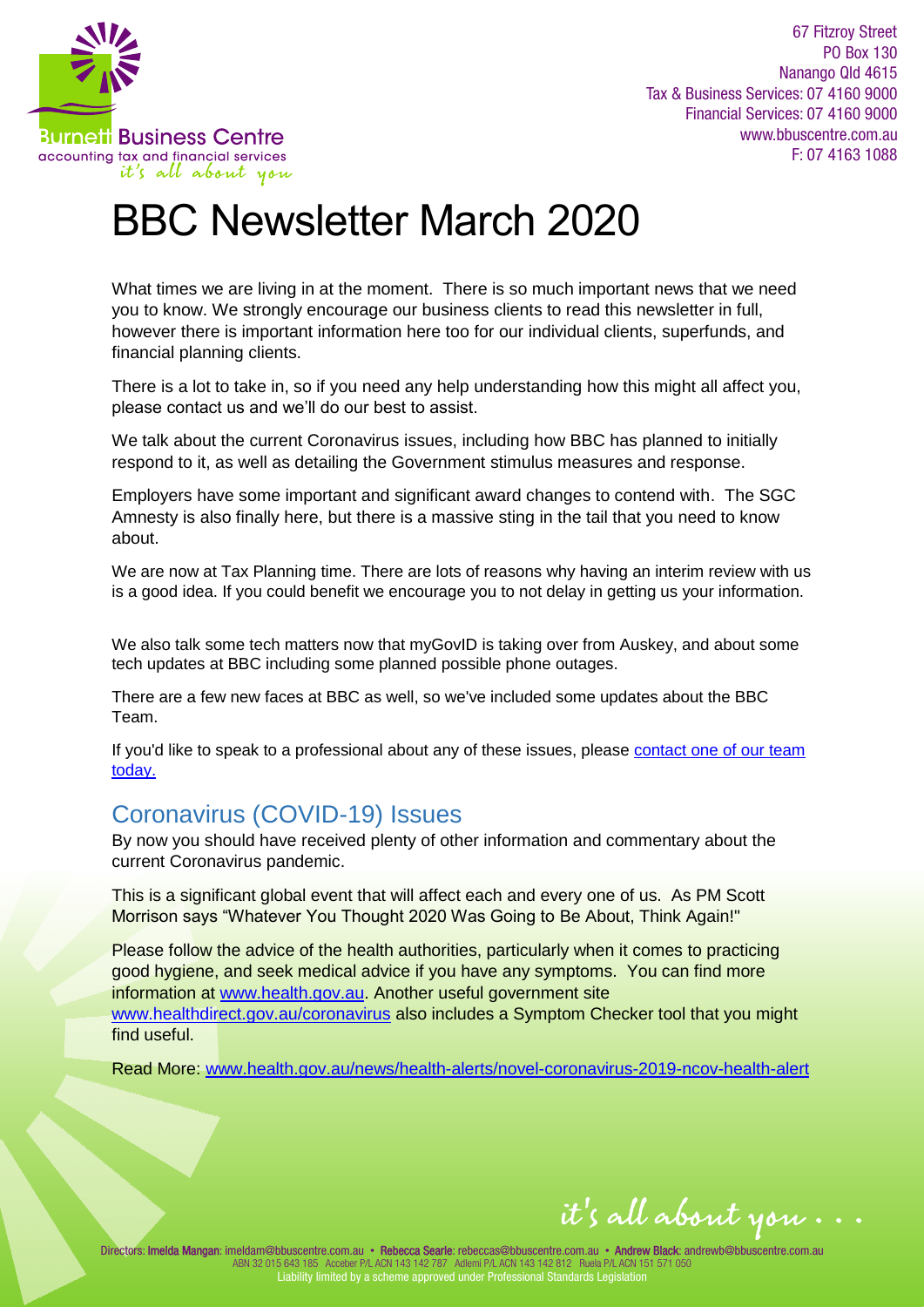#### BBC Plans

Burnett Business Centre is actively taking steps to ensure the safety of our team members and our clients in response to the spread of the current Coronavirus. We are also committed to ensuring the continuation of our operations through this time. While we are taking precautionary measures, should the need arise, we have plans in place that will minimise disruptions and ensure the safety of ourselves and those around us.

Various teams will work exclusively from a variety of locations. In this way, in the extreme instance that some staff are placed into quarantine, the other staff members will still be available to take over those roles.

Our Kingaroy office will be staffed with a permanent small team who will not attend the Nanango office for a number of weeks. Various staff members are also able to work from home remotely and will do so exclusively for a period.

The financial planning team will be permanently based in the Fitzroy Street building, which we have isolated from the main office.

To access the Financial Planning team, you will need to come down the path (that is next to the main reception door) to the covered verandah section. You can then turn right to access the back door of the Fitzroy Street building. The Financial Planning team will greet you there.

These measures will mean we can continue to effectively operate in the event of extreme circumstances.

#### Appointments

Due to these changes, you may not be able to make an appointment in your preferred location, whether that is our Nanango or Kingaroy office. We thank you for your understanding.

We ask that anyone who is at risk, according to the official advice, does not attend our offices. If you have travelled overseas or had contact with a confirmed COVID-19 case in the 14 days prior to your appointment, or if you are generally feeling unwell, we ask that you notify us by phone so that we can make suitable arrangements.

We are well equipped to be able to conduct phone appointments where required. We are also extending our capability to conduct video appointments (see later article).

#### Advice for Employers

Our employer clients will also be facing similar issues. We recommend you read these articles from [Cooper Grace Ward](https://www.cgw.com.au/publication/coronavirus-what-are-my-obligations-as-an-employer/?utm_campaign=Coronavirus%20%E2%80%93%20what%20are%20my%20obligations%20as%20an%20employer%3F) and fro[m FairWork Australia.](https://www.fairwork.gov.au/about-us/news-and-media-releases/website-news/coronavirus-and-australian-workplace-laws)

[\(www.cgw.com.au/publication/coronavirus-what-are-my-obligations-as-an-employer/](http://www.cgw.com.au/publication/coronavirus-what-are-my-obligations-as-an-employer/) and [www.fairwork.gov.au/about-us/news-and-media-releases/website-news/coronavirus-and](http://www.fairwork.gov.au/about-us/news-and-media-releases/website-news/coronavirus-and-australian-workplace-laws)[australian-workplace-laws\)](http://www.fairwork.gov.au/about-us/news-and-media-releases/website-news/coronavirus-and-australian-workplace-laws)

If you need assistance specific to you, please contact us.

Also see the information below about the government support available.

You might also find a tax planning appointment this year is more important than ever – see the later article.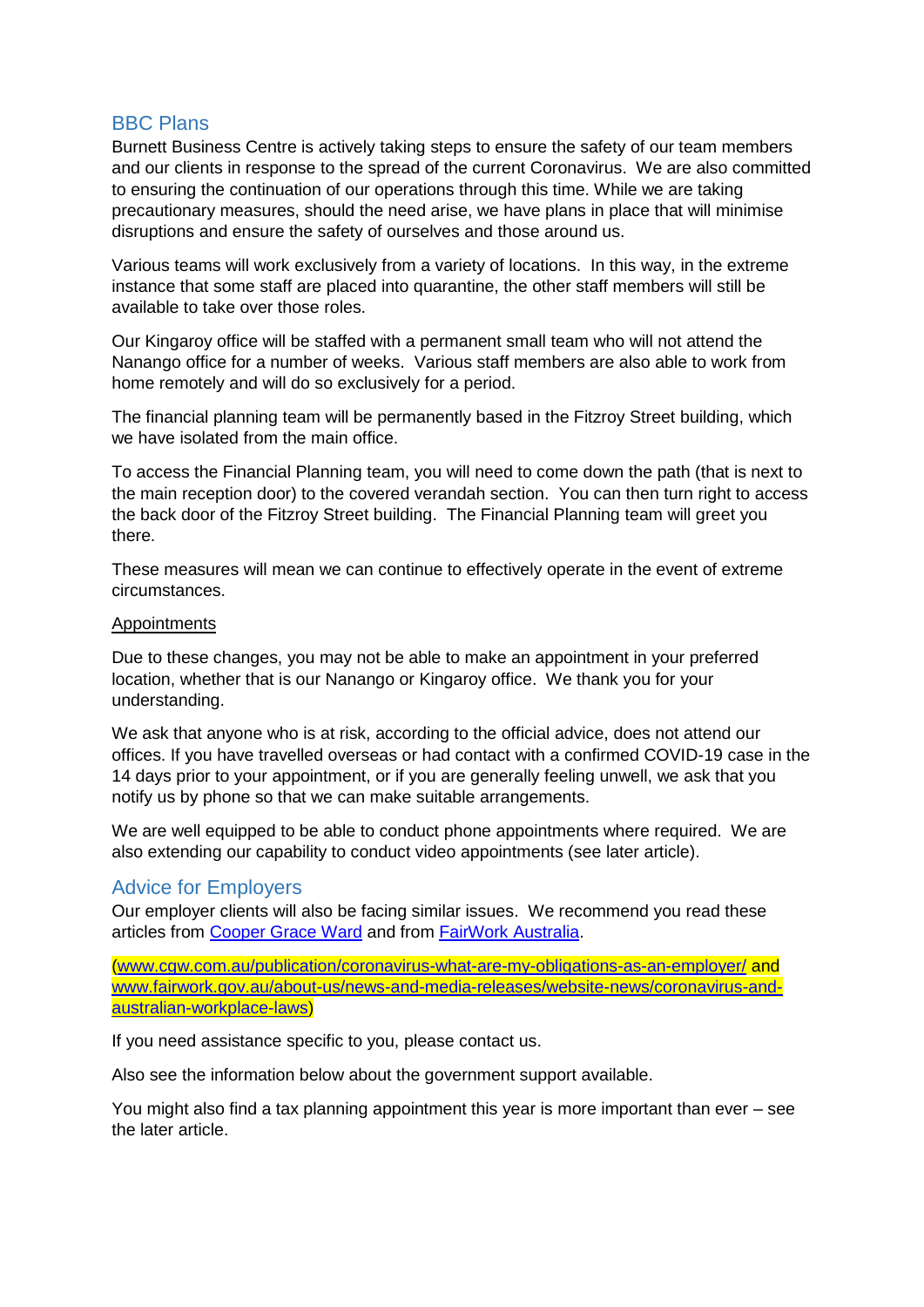#### Government Stimulus/Tax Benefits

The federal government is working hard to keep the economy ticking over in the face of these unprecedented disruptions. Some of the tax related measures, which we must stress are yet to be legislated, include:

- The Small Business instant asset write-off threshold will be increased from \$30,000 to \$150,000 from 12 March 2020 until 30 June 2020. The aggregated turnover threshold to access these measures will also be increased from \$50 million to \$500 million until 30 June 2020.
- For higher cost equipment, or for those businesses that do not use the Small Business depreciation rules, a new investment incentive will be available from 12 March 2020 through to 30 June 2021 that will operate to accelerate certain depreciation deductions. Businesses with a turnover of less than \$500 million will be able to immediately deduct 50% of the cost of an eligible asset on installation, with existing depreciation rules applying to the balance of the asset's cost. As announced, this measure is proposed to only apply to **new** depreciating assets first used, or installed ready for use, by 30 June 2021.
- Tax-free payments of up to \$25,000 for eligible small and medium businesses (i.e., with a turnover of less than \$50 million that employ staff) based on their PAYG withholding obligations.
	- These payments will be benchmarked to 50 per cent of the amount withheld on employees' salary and wages, up to a maximum payment of \$25,000.
	- Eligible businesses that pay salary and wages will receive a minimum payment of \$2,000, even if they are not required to withhold tax. This will occur on the first eligible activity statement lodgement during the period.
	- The measure will be delivered by the ATO as a credit in the activity statement system from 28 April 2020 upon businesses lodging eligible upcoming activity statements. Employers who lodge their BAS on a monthly basis will be eligible to receive the payment for the March 2020, April 2020, May 2020 and June 2020 lodgements, while quarterly lodgers will be eligible to receive the payment for the quarters ending March 2020 and June 2020.

These measures will have a start date from 12 March but will be subject to the passage of legislation. Shadow treasurer Jim Chalmers has apparently since said that Labor "will not stand in the way" of the government's measures. We however still urge you to exercise caution in making big investment decisions to take advantage of these measures until they are legislated.

The Queensland State government is also offering a new loan facility of up to \$250,000, interest free for the first 12 months, to support businesses to retain their staff. The previous six month payroll tax deferral will now be open to all businesses that currently exceed the \$1.3m payroll tax threshold. More info can be found at [www.qrida.qld.gov.au](http://www.qrida.qld.gov.au/) and [www.osr.qld.gov.au.](http://www.osr.qld.gov.au/)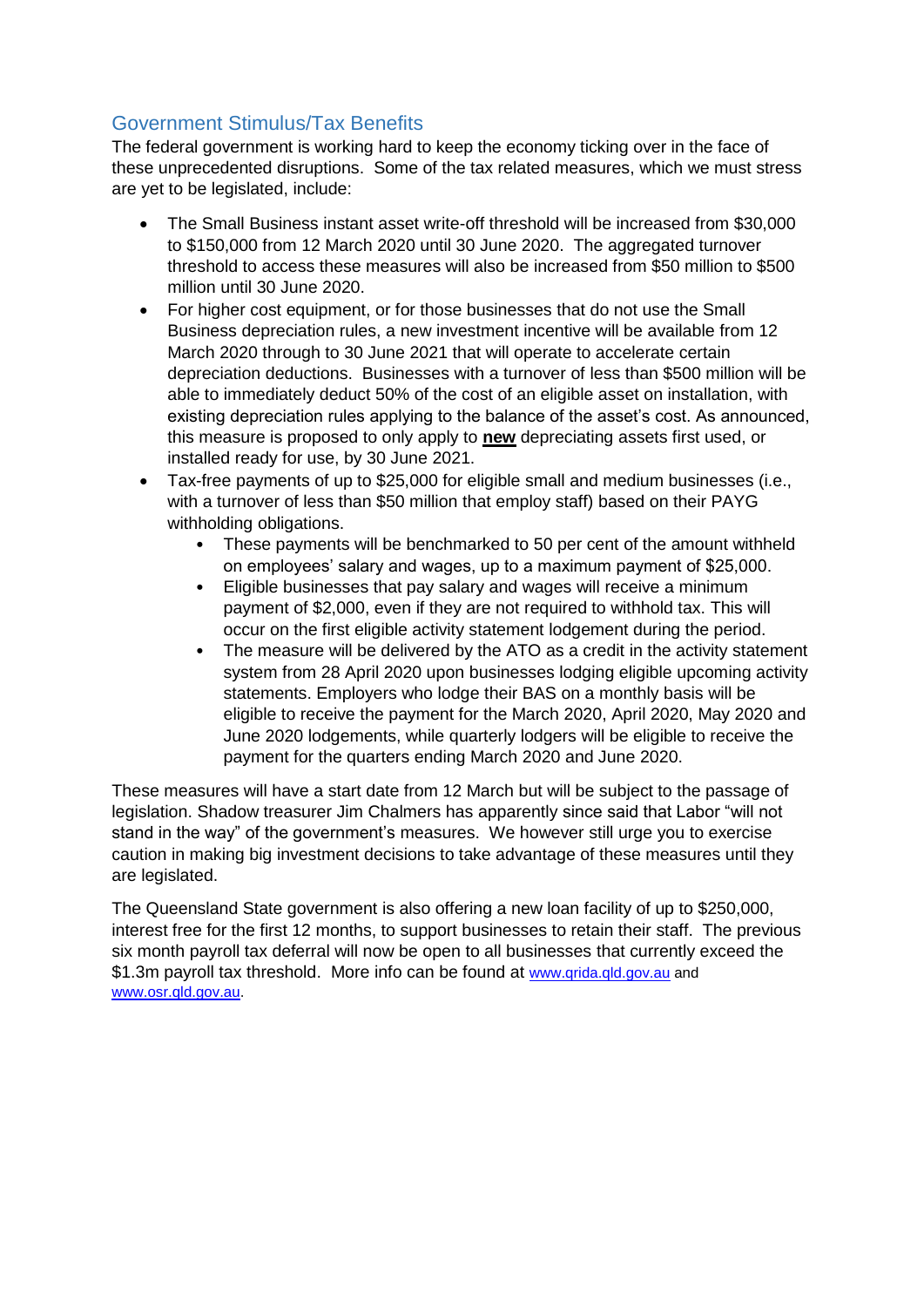#### Tax Office provides Administrative Relief

The ATO will provide administrative relief for some tax obligations for people affected by the Coronavirus outbreak, on a case-by-case basis. Businesses impacted by the coronavirus are encouraged to contact the ATO Emergency Support Info Line on 1800 806 218 to discuss relief options including:

- deferring by up to four months the payment date of amounts due through the business activity statement (BAS, including PAYG instalments), income tax assessments, FBT assessments and excise
- allowing businesses on a quarterly reporting cycle to opt into monthly GST reporting in order to get quicker access to GST refunds they may be entitled to
- allowing businesses to vary Pay As You Go (PAYG) instalment amounts to zero for the April 2020 quarter; businesses that vary their PAYG instalment to zero can also claim a refund for any instalments made for the September 2019 and December 2019 quarters
- remitting any interest and penalties, incurred on or after 23 January 2020, that have been applied to tax liabilities, and
- working with affected businesses to help them pay their existing and ongoing tax liabilities by allowing them to enter into low-interest payment plans.

You can find more information at thi[s ATO website.](https://www.ato.gov.au/Individuals/Dealing-with-disasters/In-detail/Specific-disasters/COVID-19/)

[\(www.ato.gov.au/Individuals/Dealing-with-disasters/In-detail/Specific-disasters/COVID-19/\)](http://www.ato.gov.au/Individuals/Dealing-with-disasters/In-detail/Specific-disasters/COVID-19/)

#### Government to Provide Some Wage Subsidies and Cash Payments

The federal government will also provide wage subsidies to support the retention of apprentices and trainees. Employers with less than 20 full-time employees may be entitled to apply for Government funded wage subsidies amounting to 50% of an apprentice's or trainee's wage for up to nine months from 1 January 2020 to 30 September 2020. The maximum subsidy for each apprentice/trainee is \$21,000. Importantly, where an employer is not able to retain an apprentice, the subsidy will be available to a new employer that employs that apprentice. It is proposed that employers will be able to register for the subsidy from early-April 2020.

The federal government will also provide tax-free payments of \$750 to social security, veteran and other income support recipients and eligible concession card holders. It is estimated that around half of those who will benefit will be pensioners. These payments will commence to be automatically made from 31 March 2020.

#### More Information

Until we see the legislation, these links appear to have the most detailed information available.

[https://treasury.gov.au/sites/default/files/2020-03/Fact\\_sheet-](https://treasury.gov.au/sites/default/files/2020-03/Fact_sheet-Support_for_business_investment.pdf)[Support\\_for\\_business\\_investment.pdf](https://treasury.gov.au/sites/default/files/2020-03/Fact_sheet-Support_for_business_investment.pdf)

[https://treasury.gov.au/sites/default/files/2020-03/Fact\\_sheet-Assistance\\_for\\_businesses.pdf](https://treasury.gov.au/sites/default/files/2020-03/Fact_sheet-Assistance_for_businesses.pdf)

[https://treasury.gov.au/sites/default/files/2020-03/Fact\\_sheet-Assistance\\_for\\_households.pdf](https://treasury.gov.au/sites/default/files/2020-03/Fact_sheet-Assistance_for_households.pdf)

or go to<https://treasury.gov.au/coronavirus>

[This business.gov.au website](https://www.business.gov.au/Risk-management/Emergency-management/Coronavirus-information-and-support-for-business) also provides some good summaries. [\(www.business.gov.au/Risk-management/Emergency-management/Coronavirus](http://www.business.gov.au/Risk-management/Emergency-management/Coronavirus-information-and-support-for-business)[information-and-support-for-business\)](http://www.business.gov.au/Risk-management/Emergency-management/Coronavirus-information-and-support-for-business)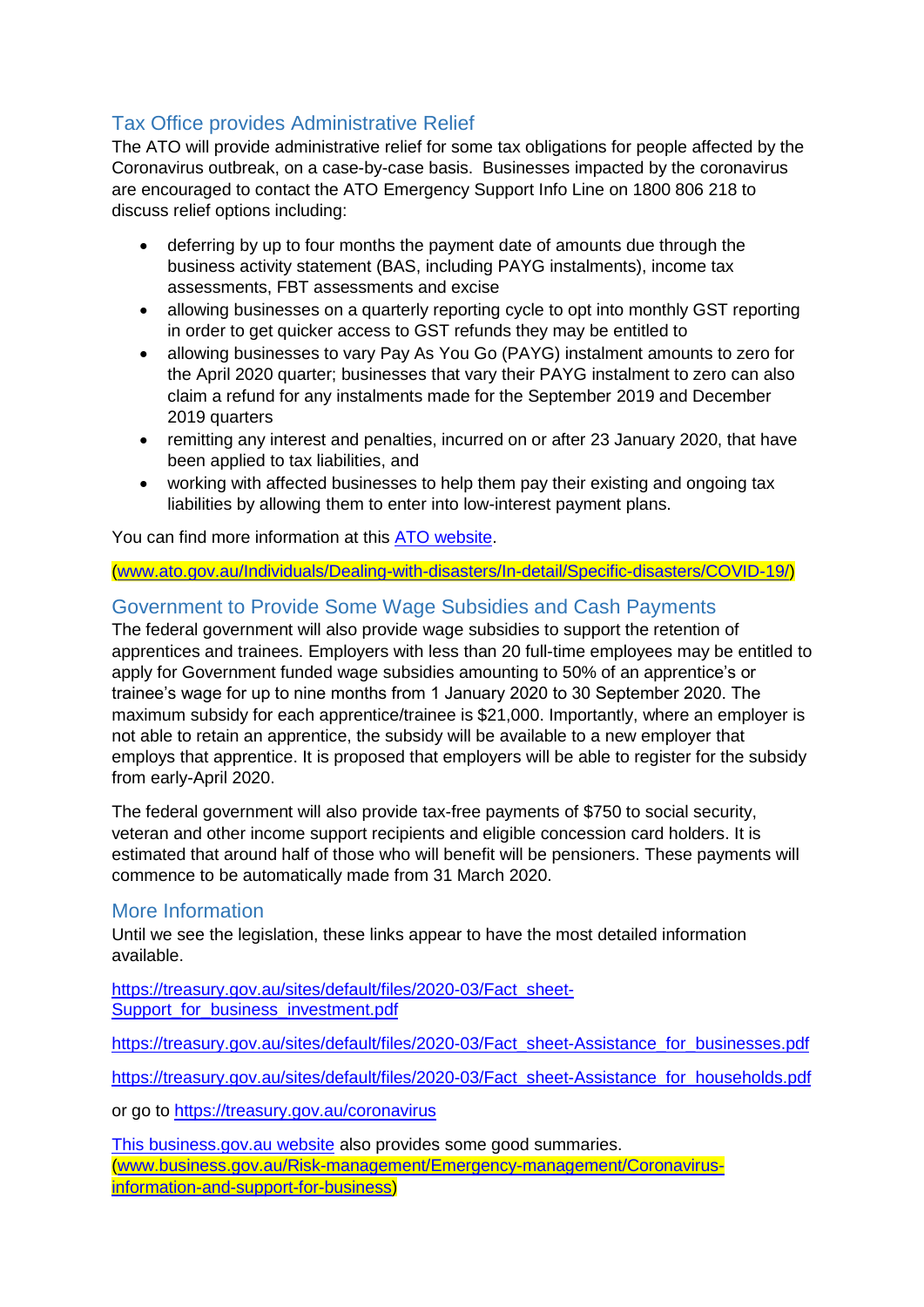# Employer Matters

#### Annualised Salary Award Changes

A significant change to Modern Awards will commence on 1 March 2020 **(with no grace period)**, with the implementation of the new annualised wage provisions in many Awards.

The new provisions are set to affect 22 awards including:

- farm workers under the pastoral and horticultural awards
- office staff under the clerks private sector award
- white-collar professions under the Banking, Finance and Insurance Award and Legal Services Award
- Hospitality workers under the Restaurant Industry Award and the Hospitality Industry General Award
- Health professionals and Pharmacists under the Health Professionals and Support Services Award and Pharmacy Industry Award
- And more

If you are affected, you will need to:

- Notify employees in writing of the annualised wage payment to them
- Identify which clauses in the Modern Award that are being satisfied by the annualised wage
- Specify an 'outer limit' of the hours that would attract penalties or overtime, which the employee may be required to work over a pay period or roster cycle for the annualised wage
- Keep detailed records of the employee's actual start and finish times (including any unpaid breaks) and require employees to sign off, or acknowledge, that the record of hours is correct for that pay period or roster cycle.
- Make payments to employees for any additional hours worked outside of the 'outer limit' within the pay period or roster cycle: this payment must be separate to the annualised wage within that period
- Put in place a process to document an annual reconciliation (each 12 months from the commencement of an employee's annualised wage arrangement) to ensure the annualised wage paid to an employee is at least equal to the amount that would have been paid under the Modern Award. This will include an annual calculation of the entitlements the salaried employee would have received, should they have been employed as an hourly rate employee.
- Reconcile and pay any shortfall within 14 days of this comparison being made.
- Update contracts where required

This is just a general outline of the model clauses. It is important that employers read, in detail, the model clauses in the Modern Awards that apply to their employees.

Businesses that are non-compliant with the new laws are exposed to Fair Work fines, with maximum penalties of \$63,000 per breach for businesses and \$12,600 per breach for individuals. Penalties for failure to comply with the terms of a Modern Award can technically occur even in instances where no underpayment has been made.

Is there anything else you can do? Apparently the Fair Work Commission has confirmed that the model annualised wage clauses do not affect an employer's ability to enter into common law annual salary arrangements that set-off Modern Award entitlements. Cooper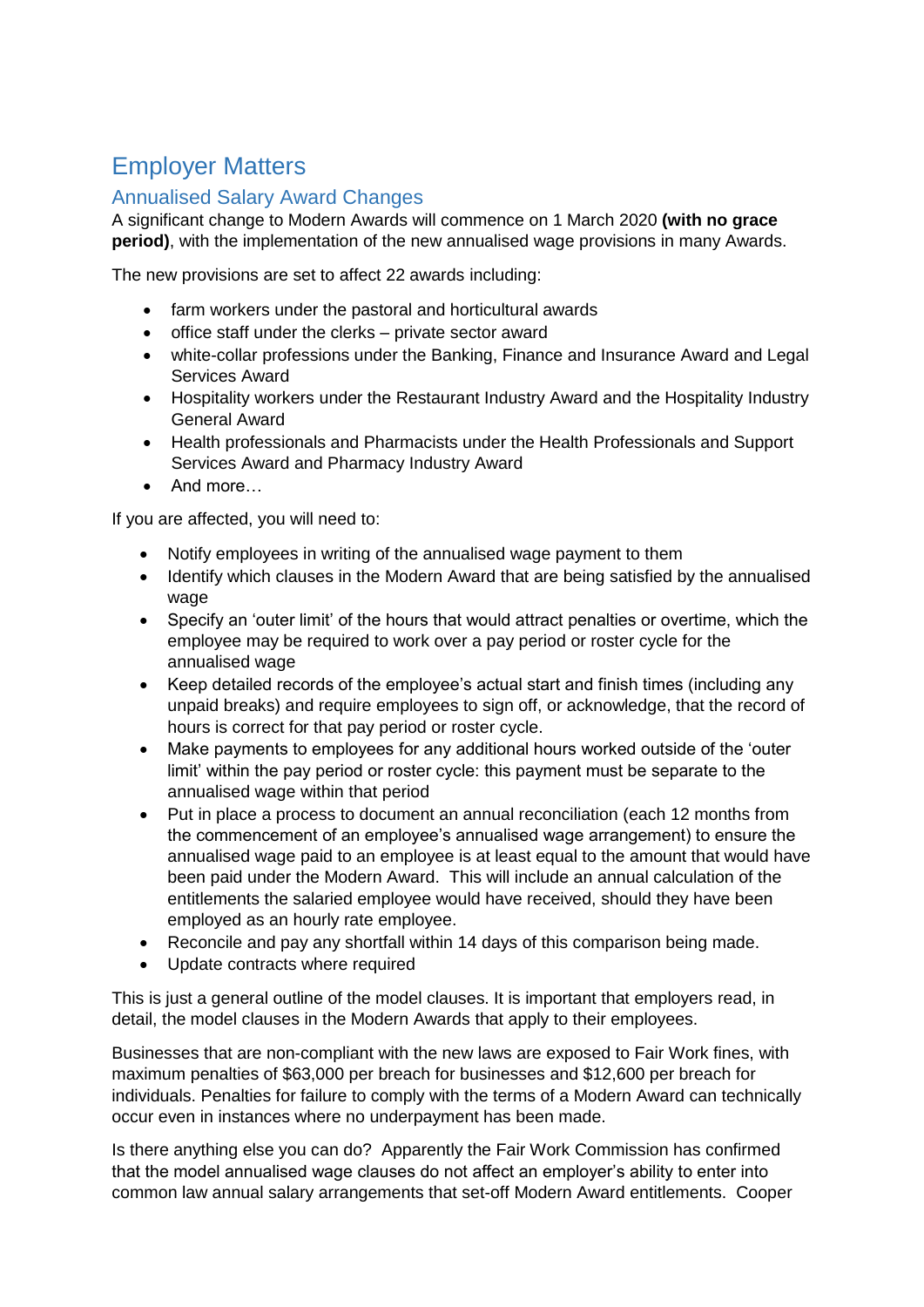Grace Ward lawyers advise that the law regulating the drafting, implementation and enforcement of common law set-off clauses is complex. It is essential that employers obtain advice about this option before relying on them instead of the annualised wage arrangement under a Modern Award.

[This article from Cooper Grace Ward contains more information.](https://www.cgw.com.au/publication/changes-to-modern-awards-have-commenced-with-major-changes-to-the-use-of-annual-salaries-starting-in-march/)

[\(www.cgw.com.au/publication/changes-to-modern-awards-have-commenced-with-major](http://www.cgw.com.au/publication/changes-to-modern-awards-have-commenced-with-major-changes-to-the-use-of-annual-salaries-starting-in-march/)[changes-to-the-use-of-annual-salaries-starting-in-march/\)](http://www.cgw.com.au/publication/changes-to-modern-awards-have-commenced-with-major-changes-to-the-use-of-annual-salaries-starting-in-march/)

#### General Retail Award Scheduled Increases

If you are a retailer who employ casuals under the General Retail Award then remember that Saturday rates have increased by 5% from 1 March. See [this article from Workplace Central](https://www.workplacecentral.com.au/blog/casual-penalty-rates-for-the-general-retail-industry-award-2010-have-increased/) for some more information, as well as our [earlier blog post.](https://www.bbuscentre.com.au/retailawardchangesnov18/)

[\(www.workplacecentral.com.au/blog/casual-penalty-rates-for-the-general-retail-industry](http://www.workplacecentral.com.au/blog/casual-penalty-rates-for-the-general-retail-industry-award-2010-have-increased/)[award-2010-have-increased/](http://www.workplacecentral.com.au/blog/casual-penalty-rates-for-the-general-retail-industry-award-2010-have-increased/) and [www.bbuscentre.com.au/retailawardchangesnov18/\)](http://www.bbuscentre.com.au/retailawardchangesnov18/)

#### SGC Amnesty is here…finally!

Finally the SGC Amnesty that was proposed some years ago is a reality. But there is a massive sting in the tail.

The good news is you can correct any Super Guarantee shortfalls for quarters up to 31 March 2018 (all the way back since 1992) without incurring the normal non-deductibility and admin fees. This will only apply so long as you lodge AND pay the amount in full by 7 September 2020. The 10% nominal interest charge will continue to apply on the base SG amount from the start of the offending quarter until the SGC form is lodged.

Those that have already lodged forms and paid the amounts owing since the backdated amnesty start date of 24 May 2018 will get refunds of the admin fees, and will be entitled to amend your 2018 or 2019 ITR's to claim a deduction for the paid amounts. If you think you are now entitled to additional deductions then please contact us.

# The  $massive$  sting in the tail is that if you do not self-correct any Super

Guarantee shortfalls for any quarter up to 31 March 2018 and the ATO then audits you for some reason, the amount you will have to pay will double!

For example, if you are still to pay \$1000 of super for the December 2017 quarter, then if the ATO raises the issue, you will have to pay double (\$2000) as well as the 10% interest charge and admin fees. And the entire amount will be non-deductible.

And don't forget that all it takes to be on the ATO radar is an employee who thinks they may have been short-changed something. You may not consider even \$100 to be an issue, but a former employee might think it is worth a simple phone call to the well-publicised complaints number.

SGC is different to tax in that there is no amendment period (until a form is lodged that is). If the ATO finds you have an issue and wants to audit every quarter back to 1992 then they can.

You also need to be careful for quarters where you have paid late. Even if you pay in full, if you are even a single date late then you should have lodged an SGC Form with the ATO and incurred the various penalties applicable. If the ATO were to audit one of those quarters, they would be forced to double the initial amount payable before applying the late payment offset. For example, if you had a \$10,000 super guarantee bill and paid it one day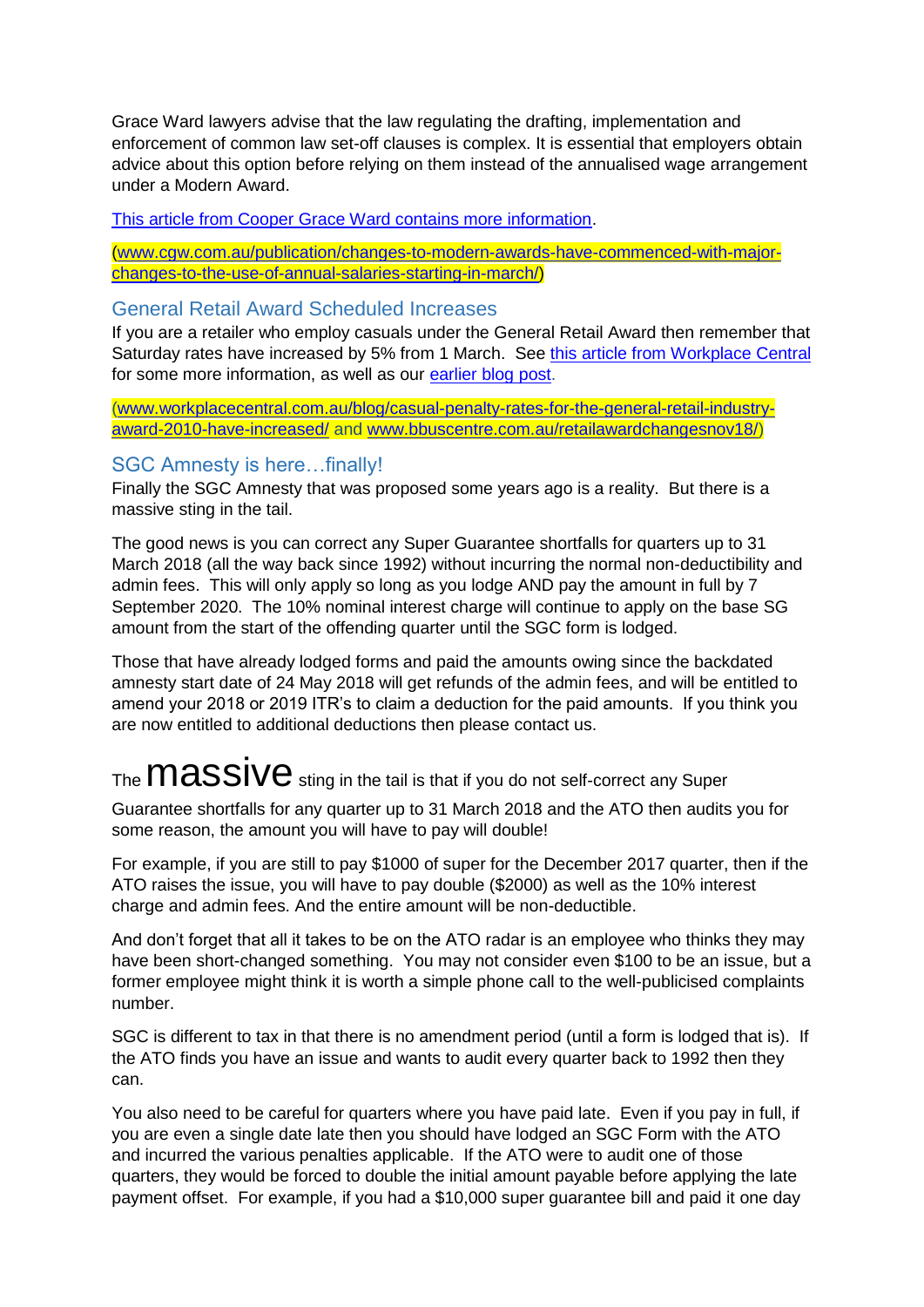late and the ATO audits that quarter, they will be forced to increase the super guarantee to \$20,000 before giving you a credit for the \$10,000 you paid.

In case you were wondering, the extra amount goes to the government and not to the employees super…

If you have any concerns about your Superannuation Guarantee obligations up to 31 March 2018, then please contact us urgently to discuss how best to proceed.

More info can be found at [www.ato.gov.au/sgamnesty.](http://www.ato.gov.au/sgamnesty)

#### STP (Single Touch Payroll) Reminder

Most employers should now be using Single Touch Payroll, or at least made their plans about how to do so. Penalties will start to apply from 1 July 2020 for the small to medium employers who started this year. Those that only employ associates will need to start reporting during the 2020/21 financial year, however no penalties will apply until next 1 July.

If you need help getting STP compliant, please contact us urgently.

### Be prepared for the Taxman this Financial Year

Now is the time to start thinking about whether you could be paying less tax this financial year.

The tax planning process is a great opportunity to assess how your business is going, to make sure you meet all your obligations, and be in the best possible position for tax time.

With your assistance we can:

- forecast your tax position
- make use of planning opportunities before it is too late
- take full advantage of government Coronavirus measures so you can play your part in stimulating the economy
- consider using drought tax elections
- consider utilising the accelerated depreciation rules before they are scheduled to change on 30 June 2020 (unless they are again extended)
- make sure you don't get caught out by the non-commercial loss rules
- ensure Division 7a loan repayments, associated wages, etc are all paid prior to yearend
- determine trust distributions and partner salary agreements prior to the 30 June deadline
- consider using the SGC Amnesty, and determine if you have already qualified for deductions you may not have been expecting
- maximise business potential; and
- ensure all necessary obligations have been met prior to the end of the financial year.

We will shortly send you a separate email (and/or mailout) and 2019/20 interim checklist to assist you in putting together your records. Keep an eye out at for our email and for a copy of the checklist which you'll be able to find at [www.bbuscentre.com.au/tax-factsheets.](http://www.bbuscentre.com.au/tax-factsheets)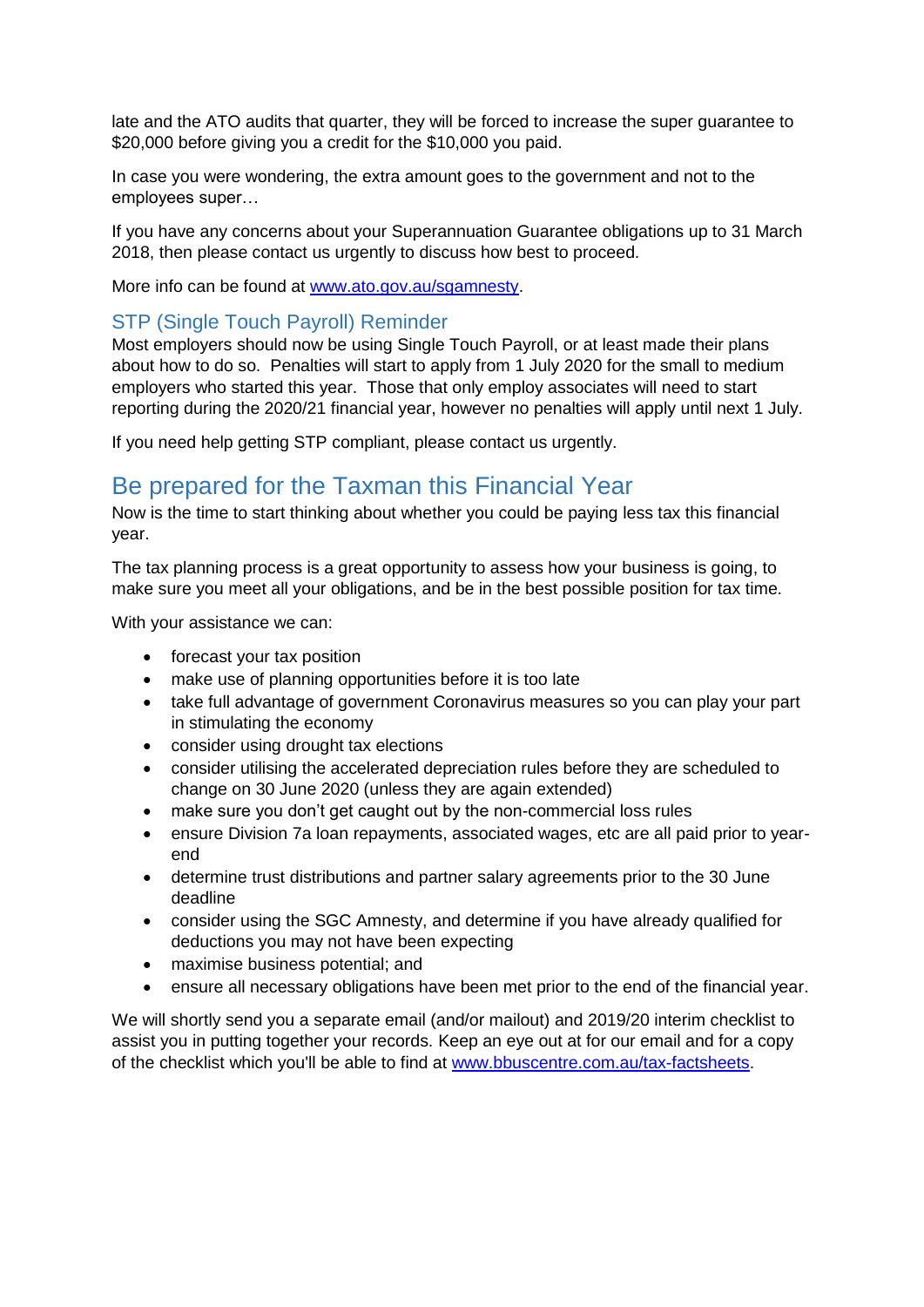# MyGovID taking over from Auskey

If you currently use an Auskey to log-in to ATO systems for your business, then you will need to set up a replacement MyGovID for when Auskey stops workings at the end of March.

Don't get confused with myGov – at the moment that has nothing to do with a myGovID.

See [www.mygovid.gov.au](http://www.mygovid.gov.au/) for more info, but we've included some basic instructions here:

- 1. Download the MyGovID from your mobile phone (smartphone) or tablet store. Free from the Google Play Store or the Apple App Store. Type mygovid all as one word and it should pop up.
- 2. Once installed, open the app and follow the prompts. Enter an email address personal and unique to you when prompted.
- 3. You will need to verify your identity with a licence and medicare card (or there are some other options).
- 4. That's it!

You can then link up your business in the Relationship Authorisation Manager [\(https://info.authorisationmanager.gov.au\)](https://info.authorisationmanager.gov.au/). If you have trouble with this step, or you have a trust with a corporate trustee, then call 1300 287 539 and select option 3 to get assistance linking up.

Some more info can be found on the following links.

**Factsheets** 

• Set up your new access to the Business Portal (myGovID and RAM) fact sheet

Videos

- [How to link your business in RAM](https://publish.viostream.com/play/bd1bdiuni9z7zg)
- [How to create new authorisations using RAM](https://publish.viostream.com/play/bd1bdiuni9z7s9)
- [How to import AUSkey users in RAM](https://publish.viostream.com/play/bd1bdiuni9z7zy)
- [How to accept an authorisation in RAM](https://publish.viostream.com/play/bd1bdiuni9z7zf)
- [How to manage authorisations in RAM](https://publish.viostream.com/play/bd1bdiunzokh83)

(go t[o www.bbuscentre.com.au/mygovidbasicguide/](http://www.bbuscentre.com.au/mygovidbasicguide/) to get the clickable links)